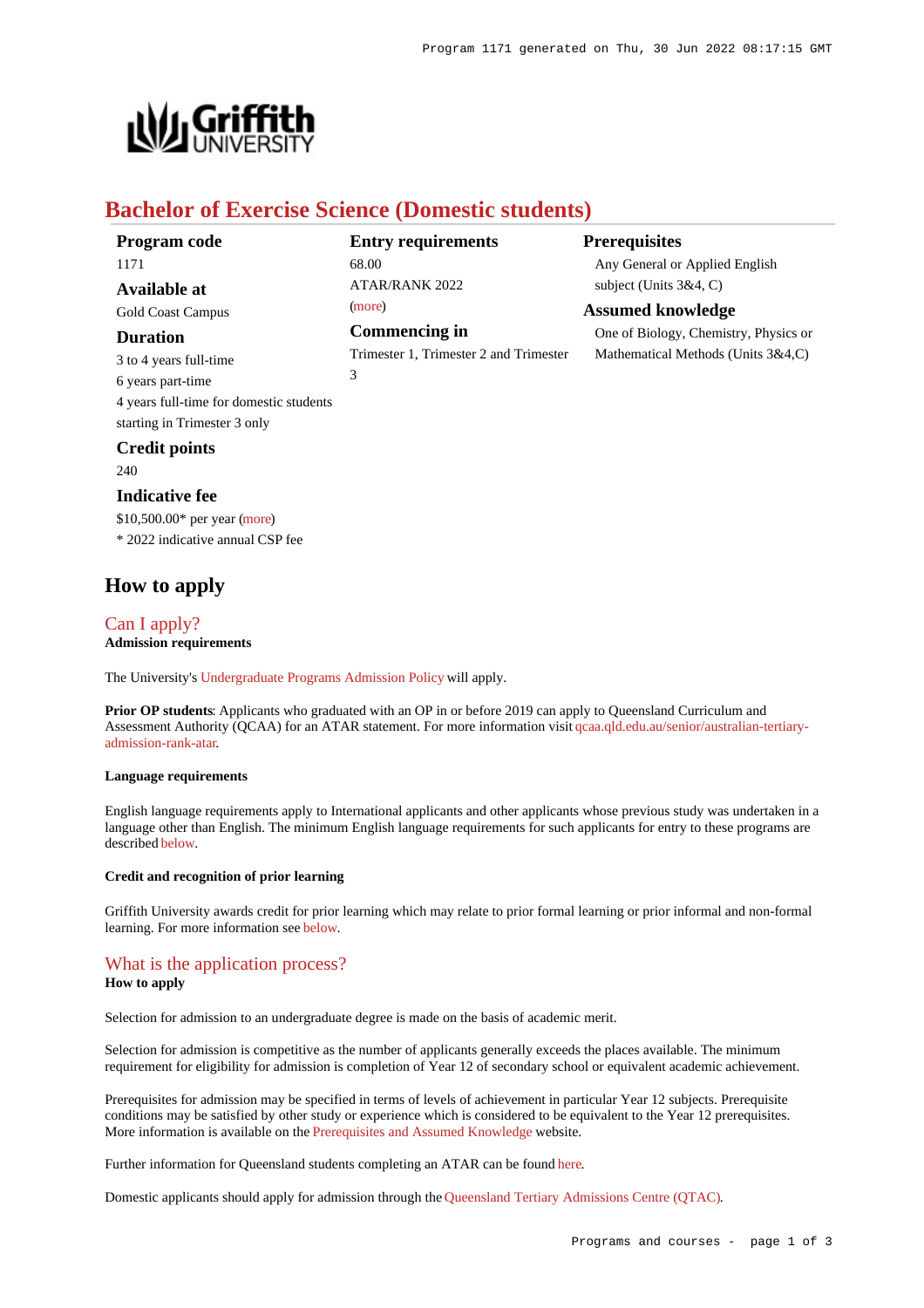## Domestic applicants from NSW and ACT should apply for admission through the [Universities Admissions Centre \(UAC\)](http://www.uac.edu.au/).

A summary of the student profile for this program can be found on the [QTAC website](https://www.qtac.edu.au/courses/listing/bachelor-of-exercise-science-233322/). The Rank profile is located on the **Student Profile** tab.

## [What are the language requirements?](https://www148.griffith.edu.au/programs-courses/Program/1171/HowToApply/Domestic#language)

#### **Language requirements**

English language requirements apply to International applicants and other applicants whose previous study was undertaken in a language other than English. The minimum English language requirements for such applicants for entry to this program are as follows:

- A minimum overall band score of 6.5 on IELTS (Academic) with no sub-score of less than 6.0
- OR a minimum score of 575 on TOEFL
- *OR* an internet-based (iBT) TOEFL score of 79 (no sub-score less than 19)
- OR no score less than 3+ in each skill of the ISLPR (conducted by ISLPR Language Services only)
- OR a minimum overall score of 176 (no score less than 169) on C1 Advanced (formerly Cambridge Certificate in Advanced English) **or** C2 Proficiency (formerly Cambridge Certificate of Proficiency in English)
- OR an overall score of 58 in the Pearson Test of English (Academic) with no score less than 50.

English test results must be no more than two years old.

Applicants should refer to the following University policy for further information:

[Undergraduate Programs Admission Policy](http://policies.griffith.edu.au/pdf/Undergraduate Programs Admission Policy.pdf)

International students who successfully complete the [Direct Entry Program \(DEP\)](https://www.griffith.edu.au/international/griffith-english-language-institute/courses/direct-entry-program) will satisfy the English Language requirements for this Griffith degree.

The Direct Entry Program (DEP) is not available for Domestic students.

If you do not meet the University's specified English language requirements, you may wish to contact the Griffith English Language Institute to increase your eligibility for entering a Griffith University program. This Institute offers a number of English language and other courses at both its Brisbane and Gold Coast branches:

[Griffith English Language Institute](https://www.griffith.edu.au/international/griffith-english-language-institute)

#### [What are the QTAC/UAC entry requirements?](https://www148.griffith.edu.au/programs-courses/Program/1171/HowToApply/Domestic#tac-entry-requirements) **QTAC application information**

**Bachelor of Exercise Science**

**ATAR/RANK \*** 68.00 **VET Qualification** Certificate III **QTAC code** 233322 **Duration** 3 years full-time

**Prerequisites**

Any General or Applied English subject (Units 3&4, C)

**Assumed knowledge**

One of Biology, Chemistry, Physics or Mathematical Methods (Units 3&4,C)